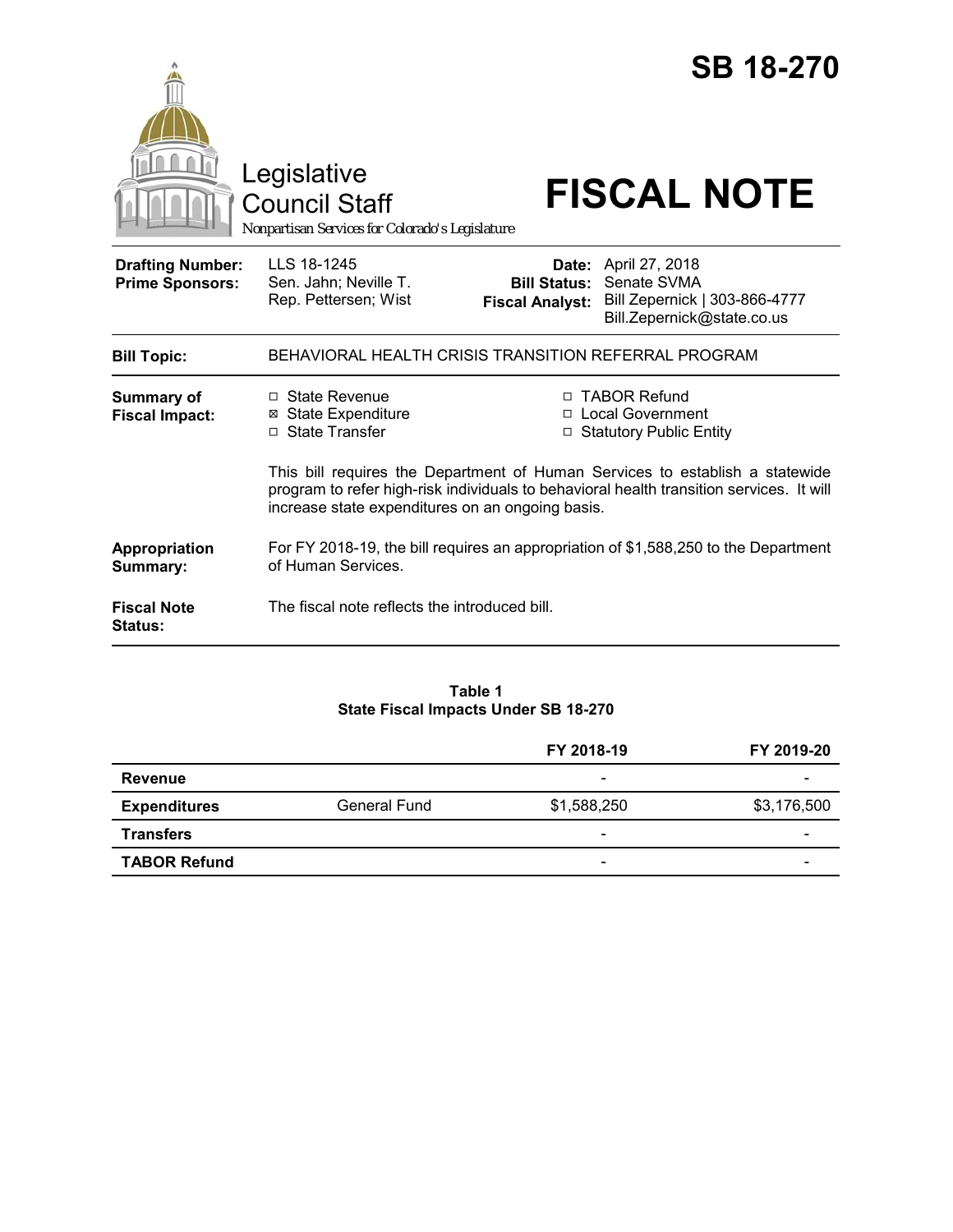April 27, 2018

#### **Summary of Legislation**

This bill requires the Department of Human Services (DHS) to establish a statewide program to refer high-risk individuals to community transition services after receiving treatment in an acute treatment center, crisis service facility, withdrawal management facility or hospital. The bill defines a "high-risk individual" as a person who:

- has a significant mental health or substance use disorder;
- is not currently engaged in consistent behavioral health treatment; and
- is under an emergency 72-hour hold, short- or long-term court-certified mental health treatment, an emergency commitment, or an involuntary commitment.

The DHS must implement the program by January 1, 2019. The bill specifies details about the program and outlines the role of transition specialists, which include assisting high-risk individuals with:

- access to housing or residential program placement;
- access to behavioral health treatment and benefits;
- advocacy to insurance companies and providers about the appropriate type and intensity of behavioral health services;
- planning for follow-up services;
- assistance with preparing advanced directives;
- obtaining a representative payee or guardian;
- family support services; and
- compliance with court appearances or probation.

The bill requires the DHS to collect various information and data about behavioral health services for this population and to report to the General Assembly on the program at its SMART Government Act hearing by January 1, 2020, and each January 1 thereafter.

#### **State Expenditures**

The bill increases costs in the DHS by \$1.6 million in FY 2018-19 and \$3.2 million in FY 2019-20 and future years. The fiscal note assumes that the DHS will use a contracted entity and contract personnel to provide transition services statewide. It is estimated that 325 high-risk individuals will be served under the community transition program and the contractor will require 17 FTE statewide. Contractor costs for personnel, travel expenses, administration, office equipment and supplies, and other costs are shown in Table 2 below. Contractor costs in the first year are prorated by six months to reflect an implementation date of January 1, 2019.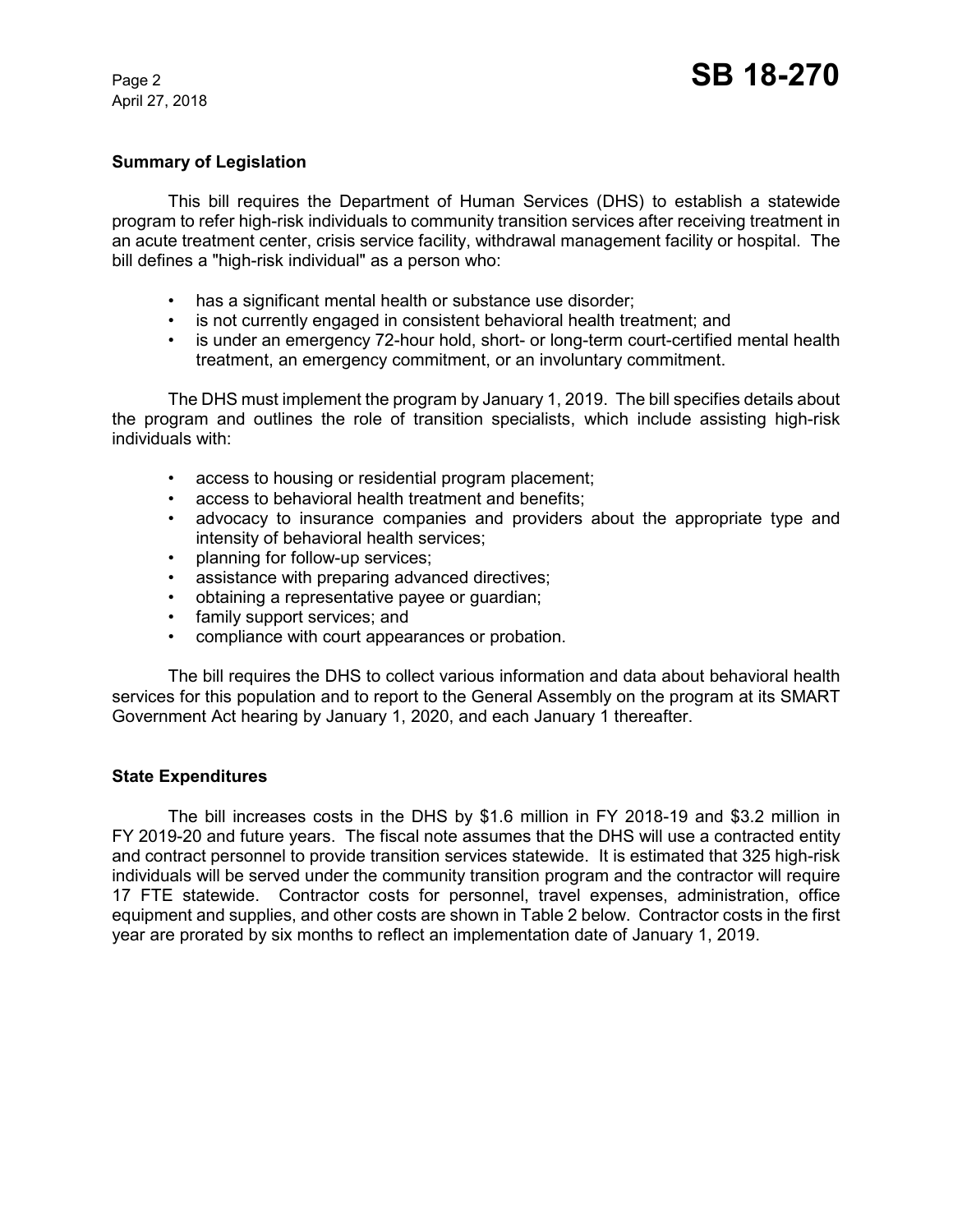|                                                    | FY 2018-19  | FY 2019-20  |
|----------------------------------------------------|-------------|-------------|
| <b>Department of Human Services</b>                |             |             |
| <b>Contract Personnel</b>                          | \$560,750   | \$1,121,500 |
| <b>Client Services</b>                             | \$630,500   | \$1,261,000 |
| <b>Operating Expenses and Capital Outlay Costs</b> | \$58,750    | \$117,500   |
| <b>Travel Expenses</b>                             | \$83,250    | \$166,500   |
| Administration                                     | \$105,000   | \$210,000   |
| Incentive Payments                                 | \$150,000   | \$300,000   |
| <b>Total Cost</b>                                  | \$1,588,250 | \$3,176,500 |

**Table 2 Community Transition Contractor Expenses Under SB 18-270**

**Contract personnel.** The fiscal note estimates that 17 contract staff are required to provide transition services statewide, including 12 licensed behavioral health providers, 4 peer specialists, and 1 program supervisor. Contract personnel would be distributed around the state based on population, geographic coverage, and service needs.

**Client services.** Based on similar transition services provided under current law, the fiscal note estimates that each client served will result in costs of \$3,880 for wrap-around and transition services. As listed in the bill, these services may include assistance obtaining housing, preparing advanced directives, vocation support, and other services to ensure successful transition to the community.

**Other expenses.** As shown in Table 2, the contractor will have travel costs, operating and capital outlay expenses, and administration. Travel costs include mileage for traveling to and from mental health facilities, detoxification facilities, client residences and other locations. Travel to rural areas of the state is also required to serve clients. The fiscal note also includes costs for administration and incentive payments to the contractor, contingent upon successful transition of clients served through the program.

**Contract management and reporting requirements.** The DHS will have an increase in workload to procure and manage the transition services contractor, to collect data on client served, and to report annually to the General Assembly at its SMART Act hearing. It is assumed this workload can be accomplished within existing appropriations.

# **Effective Date**

The bill takes effect upon signature of the Governor, or upon becoming law without his signature.

# **State Appropriations**

For FY 2018-19, the bill requires a General Fund appropriation of \$1,588,250 to the DHS.